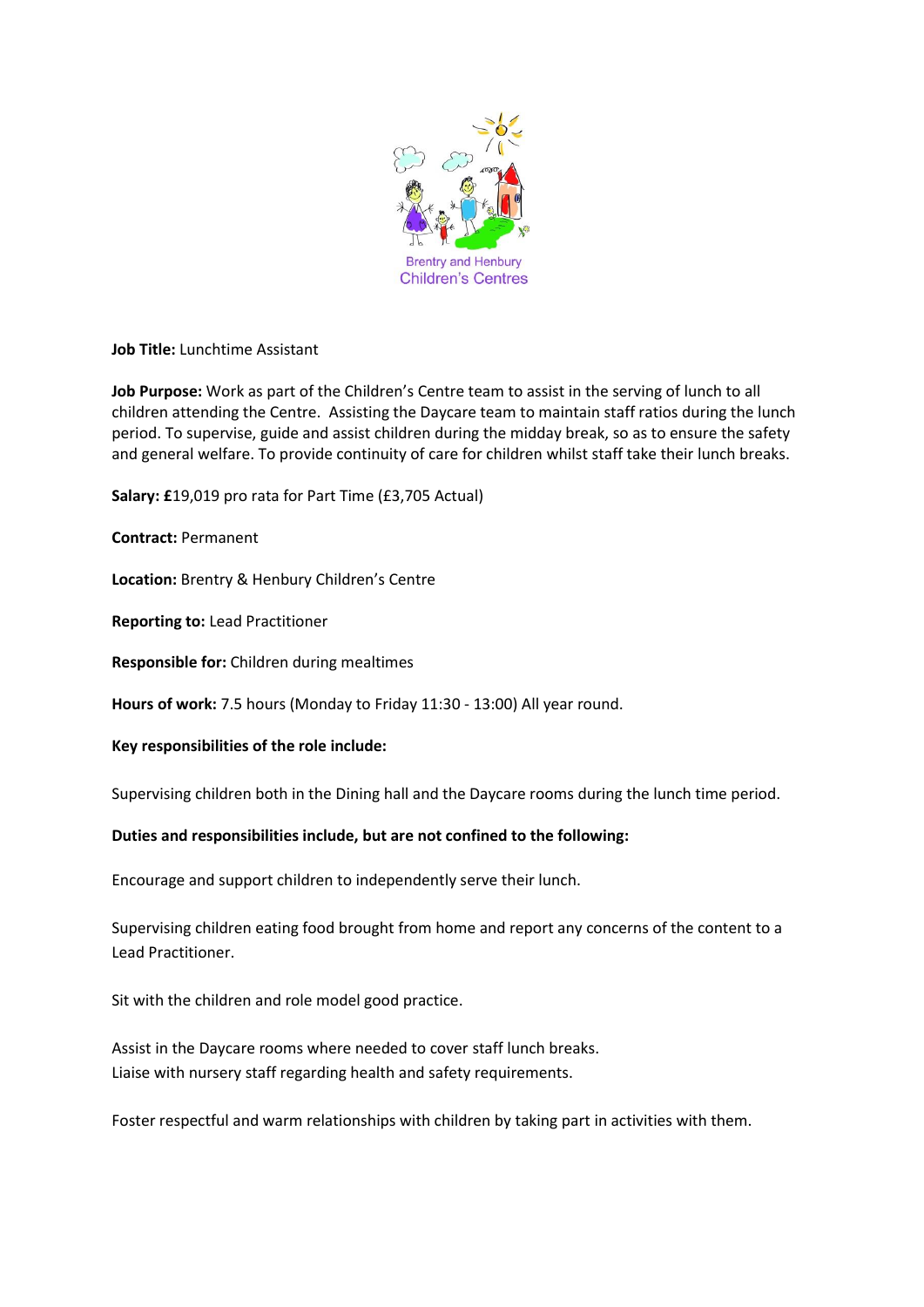Ensure high standards of care and encourage personal hygiene with all of the children being consistently observant of their general health and welfare.

Be aware of and implement all of the Centre's Policies including Child Protection & Safeguarding, Equal Opportunities and Behaviour Management.

Be responsible for all children left in your care.

Undertake training relevant to the role.

Perform any other related duties as deemed necessary by the Senior Leadership Team. Contribute to his/her appraisals.

Keep to a strict code of practice regarding confidentiality.

Promote and value children's experiences within an anti-discriminatory framework.

Communicate effectively with children, colleagues, parents and visitors to the Centre.

# **Individual Specification**

# **Essential**

- 1. Experience of supervising children as a parent or carer.
- 2. A positive attitude to the care and development of young children
- 3. Flexible approach to work
- 4. Willingness to work towards the creation of a caring, safe atmosphere for all using the centre
- 5. Ability to communicate effectively, verbally and in writing
- 6. Ability to work as part of a team
- 7. Understanding of the importance of safeguarding children

# **Desirable**

- 8. Experience of working with children in a Early Years setting
- 9. Knowledge of Child Protection procedures
- 10. Knowledge of Equal Opportunities policy
- 11. Food Hygiene certificate
- 12. A willingness to learn

# **Application information**

Closing date: Ongoing

Please complete an Application Form which can be found on our website at: [http://bhchildrenscentre.org.uk/job-board/.](http://bhchildrenscentre.org.uk/job-board/) Email documents to: [brentry@bhchildrenscentre.org.uk.](mailto:brentry@bhchildrenscentre.org.uk)

For further information, please call 0117 959 3800.